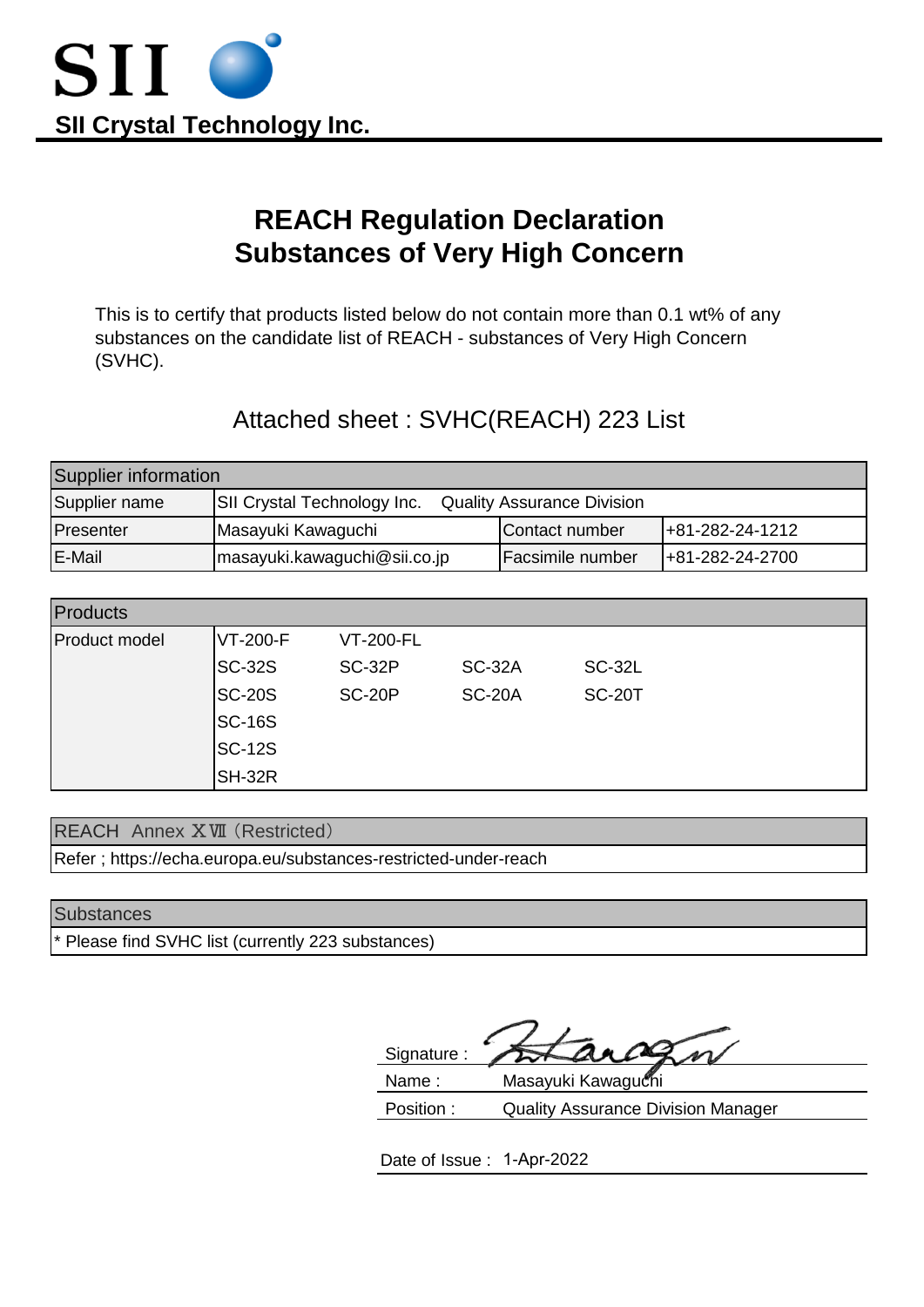

# **REACH Regulation Declaration Substances of Very High Concern**

 This is to declare that the product(s) below contain(s) authorized substances (223 substances) of Annex X VII (restriction) of the EU REACH Regulation as follows.

## Attached sheet : SVHC(REACH) 223 List

| Supplier information |                                    |                                   |                         |  |  |
|----------------------|------------------------------------|-----------------------------------|-------------------------|--|--|
| Supplier name        | <b>SII Crystal Technology Inc.</b> | <b>Quality Assurance Division</b> |                         |  |  |
| Presenter            | Masayuki Kawaguchi                 | Contact number                    | $ +81-282-24-1212$      |  |  |
| <b>E-Mail</b>        | $\{$ masayuki.kawaguchi@sii.co.jp  | <b>Facsimile number</b>           | $+81 - 282 - 24 - 2700$ |  |  |

| Products      |                    |  |  |  |
|---------------|--------------------|--|--|--|
| Product model | SSP-T7-F SSP-T7-FL |  |  |  |

| List No | Containing substance | CAS No.<br>Containing part |                          | (w%) / Total Weight |
|---------|----------------------|----------------------------|--------------------------|---------------------|
| No.185  | ∟ead                 | 7439-92-1                  | <b>Plug Plating SnPb</b> | 1.13                |

Remarks: RoHS exemption (7a) Lead in high melting point solder

| <b>REACH Annex XVII (Restricted)</b>                            |
|-----------------------------------------------------------------|
| Refer; https://echa.europa.eu/substances-restricted-under-reach |

#### **Substances**

Please find SVHC list (currently 223 substances)

 Signature : Name : Masayuki Kawaguchi

 Position : Quality Assurance Division Manager

Date of Issue : 1-Apr-2022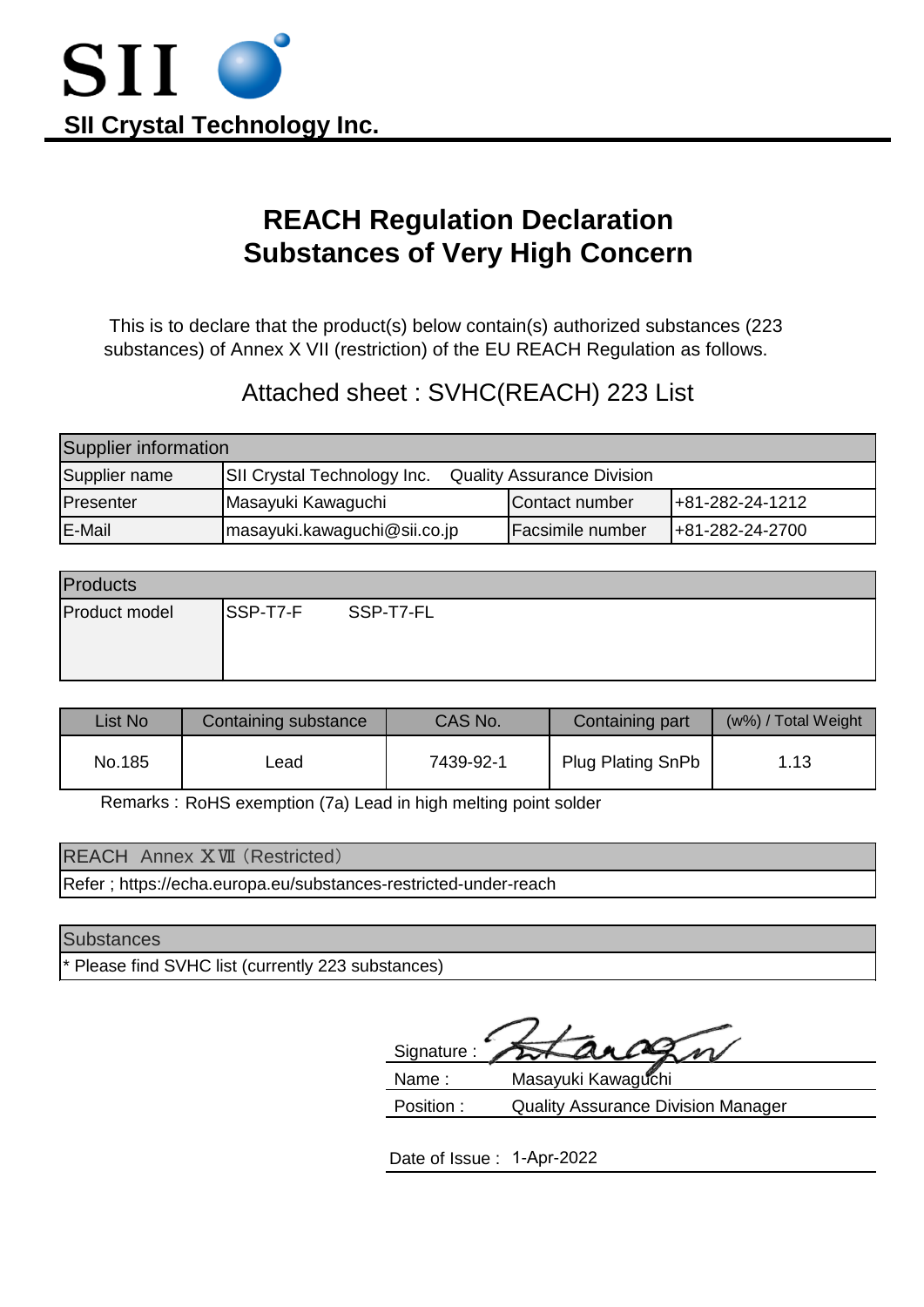| <b>Substance Name</b>                                                                                                                                                       | CAS No.                  | EC No.                  | Date of inclusion          |
|-----------------------------------------------------------------------------------------------------------------------------------------------------------------------------|--------------------------|-------------------------|----------------------------|
| 1 2,4-Dinitrotoluene                                                                                                                                                        | 121-14-2                 | 204-450-0               | 13.Jan.2010                |
| 2.4.4'-Diaminodiphenvlmethane (MDA)                                                                                                                                         | 101-77-9                 | 202-974-4               | 28.Oct.2008                |
| 3 5-tert-butyl-2,4,6-trinitro-m-xylene (musk xylene)                                                                                                                        | $81 - 15 - 2$            | 201-329-4               | 28.Oct.2008                |
| 4 Acrylamide                                                                                                                                                                | 79-06-1                  | 201-173-7               | 30.Mar.2010                |
| 5 Alkanes, C10-13, chloro(Short Chain Chlorinated Paraffins)                                                                                                                | 85535-84-8               | 287-476-5               | 28.Oct.2008                |
| 6 Ammonium dichromate                                                                                                                                                       | 7789-09-5                | 232-143-1               | 18.06.2010                 |
| 7 Anthracene<br>8 Anthracene oil                                                                                                                                            | 120-12-7<br>90640-80-5   | 204-371-1<br>292-602-7  | 28.Oct.2008<br>13.Jan.2010 |
| 9 Anthracene oil, anthracene paste                                                                                                                                          | 90640-81-6               | 292-603-2               | 13.Jan.2010                |
| 10 Anthracene oil, anthracene paste, anthracene fraction                                                                                                                    | 91995-15-2               | 295-275-9               | 13.Jan.2010                |
| 11 Anthracene oil, anthracene paste, distn. Lights                                                                                                                          | 91995-17-4               | 295-278-5               | 13.Jan.2010                |
| 12 Anthracene oil, anthracene-low                                                                                                                                           | 90640-82-7               | 292-604-8               | 13.Jan.2010                |
| 13 Benzyl butyl phthalate (BBP)                                                                                                                                             | 85-68-7                  | 201-622-7               | 28.Oct.2008                |
| 14 Bis (2-ethylhexyl)phthalate (DEHP)                                                                                                                                       | 117-81-7                 | 204-211-0               | 28.Oct.2008                |
| 15 Bis (tributyltin) oxide (TBTO)                                                                                                                                           | 56-35-9                  | 200-268-0               | 28.Oct.2008                |
| 16 Boric acid                                                                                                                                                               | 10043-35-3 /11113-50-    | 233-139-2/234-343-4     | 18.Jun.2010                |
| 17 Cobalt dichloride                                                                                                                                                        | 7646-79-9                | 231-589-4               | 28.Oct.2008                |
| 18 Diarsenic pentaoxide<br>19 Diarsenic trioxide                                                                                                                            | 1303-28-2<br>1327-53-3   | 215-116-9<br>215-481-4  | 28.Oct.2008<br>28.Oct.2008 |
| 20 Dibutyl phthalate (DBP)                                                                                                                                                  | 84-74-2                  | 201-557-4               | 28.Oct.2008                |
| 21 Diisobutyl phthalate                                                                                                                                                     | 84-69-5                  | 201-553-2               | 13.Jan.2010                |
|                                                                                                                                                                             | 1330-43-4 12179-04-3     |                         |                            |
| 22 Disodium tetraborate, anhydrous                                                                                                                                          | 1303-96-4                | 215-540-4               | 18.Jun.2010                |
| 23 Hexabromocyclododecane (HBCDD) and all major diastereoisomers identified                                                                                                 | 25637-99-4 3194-55-6     | 247-148-4 221-695-9     | 28.Oct.2008                |
| 24 Lead chromate                                                                                                                                                            | 7758-97-6                | 231-846-0               | 13.Jan.2010                |
| 25 Lead chromate molybdate sulphate red (C.I. Pigment Red 104)                                                                                                              | 12656-85-8               | 235-759-9               | 13.Jan.2010                |
| 26 Lead hydrogen arsenate                                                                                                                                                   | 7784-40-9                | 232-064-2               | 28.Oct.2008                |
| 27 Lead sulfochromate yellow (C.I. Pigment Yellow 34)<br>28 Pitch, coal tar, high temp.                                                                                     | 1344-37-2<br>65996-93-2  | 215-693-7<br>266-028-2  | 13.Jan.2010<br>13.Jan.2010 |
| 29 Potassium chromate                                                                                                                                                       | 7789-00-6                | 232-140-5               | 18.Jun.2010                |
| 30 Potassium dichromate                                                                                                                                                     | 7778-50-9                | 231-906-6               | 18.Jun.2010                |
| 31 Sodium chromate                                                                                                                                                          | 7775-11-3                | 231-889-5               | 18.Jun.2010                |
| 32 Sodium dichromate                                                                                                                                                        | 10588-01-9 (anhydrous)   | 234-190-3               | 28.Oct.2008                |
|                                                                                                                                                                             | 7789-12-0 (dihydrate)    |                         |                            |
| 33 Tetraboron disodium heptaoxide, hydrate                                                                                                                                  | 12267-73-1               | 235-541-3               | 18.Jun.2010                |
| 34 Trichloroethylene                                                                                                                                                        | 79-01-6                  | 201-167-4               | 18.Jun.2010                |
| 35 Triethyl arsenate                                                                                                                                                        | 15606-95-8               | 427-700-2               | 28.Oct.2008                |
| 36 Tris(2-chloroethyl)phosphate<br>37 Trioxochromium                                                                                                                        | 115-96-8<br>58591-12-1   | 204-118-5<br>215-607-8  | 13.Jan.2010<br>15.Dec.2010 |
| 38 2-Ethoxyethanol                                                                                                                                                          | 110-80-5                 | 203-804-1               | 15.Dec.2010                |
| 39 2-Methoxyethanol                                                                                                                                                         | 109-86-4                 | 203-713-7               | 15.Dec.2010                |
| 40 Cobalt (di)acetate                                                                                                                                                       | 71-48-7                  | 200-755-8               | 15.Dec.2010                |
| 41 Cobalt (II) carbonate                                                                                                                                                    | 513-79-1                 | 208-169-4               | 15.Dec.2010                |
| 42 Cobalt dinitrate                                                                                                                                                         | 10141-05-6               | 233-402-1               | 15.Dec.2010                |
| 43 Cobalt (II) sulphate<br>Acids generated from chromium trioxide and their oligomers:                                                                                      | 10124-43-3               | 233-334-2               | 15.Dec.2010                |
| Chromic acid                                                                                                                                                                |                          |                         |                            |
| 44 Dichromic acid                                                                                                                                                           | 7738-94-5<br>13530-68-2  | 231-801-5<br>236-881-5  | 15.Dec.2010                |
| Oligomers of chromic acid and dichromic                                                                                                                                     |                          |                         |                            |
| acid                                                                                                                                                                        |                          |                         |                            |
| 45 2-ethoxyethyl acetate<br>46 strontium chromate                                                                                                                           | 111-15-9<br>7789-06-2    | 203-839-2<br>232-142-6  | 21.Dec.2011<br>21.Feb.2011 |
|                                                                                                                                                                             |                          |                         |                            |
| 47 1,2-Benzenedicarboxylic acid, di-C7-11-branched and linear alkyl esters                                                                                                  | 68515-42-4               | 271-084-6               | 21.Feb.2011                |
| 48 Hydrazine                                                                                                                                                                | 7803-57-8                | 206-114-9               | 21.Feb.2011                |
|                                                                                                                                                                             | 302-01-2                 |                         |                            |
| 49 1-methyl-2-pyrrolidone                                                                                                                                                   | 872-50-4                 | 212-828-1               | 21.Feb.2011                |
| 50 1.2,3-trichloropropane                                                                                                                                                   | 96-18-4                  | 202-486-1               | 21.Feb.2011                |
| 51 1,2-Benzenedicarboxylic acid, di-C6-8-branched alkyl esters, C7-rich<br>52 Dichromium tris(chromate)                                                                     | 71888-89-6<br>24613-89-6 | 276-158-1<br>246-356-2  | 21.Feb.2011<br>18.Jan.2012 |
| 53 Potassium hydroxyoctaoxodizincatedi-chromate                                                                                                                             | 11103-86-9               | 234-329-8               | 18.Jan.2012                |
| 54 Pentazinc chromate octahydroxide                                                                                                                                         | 49663-84-5               | 256-418-0               | 18.Jan.2012                |
| 55 Aluminosilicate Refractory Ceramic Fibres [RCF]                                                                                                                          |                          |                         | 18.Jan.2012                |
| 56 Zirconia Aluminosilicate Refractory Ceramic Fibres [Zr-RCF]                                                                                                              |                          |                         | 18.Jan.2012                |
| 57 Formaldehyde, oligomeric reaction products with aniline [technical MDA]                                                                                                  | 25214-70-4               | 500-036-1               | 18.Jan.2012                |
| 58 Bis(2-methoxyethyl) phthalate $\frac{1}{2}$ 2                                                                                                                            | 117-82-8                 | 204-212-6               | 18.Jan.2012                |
| 59 2-Methoxyaniline; o-Anisidine                                                                                                                                            | 90-04-0                  | 201-963-1               | 18.Jan.2012                |
| 60 4-(1,1,3,3-tetramethylbutyl)phenol, (4-tert-Octylphenol)<br>61 1,2-Dichloroethane                                                                                        | 140-66-9<br>107-06-2     | 205-426-2<br>203-458-1  | 18.Jan.2012<br>18.Jan.2012 |
| 62 Bis(2-methoxyethyl) ether                                                                                                                                                | 111-96-6                 | 203-924-4               | 18.Jan.2012                |
| 63 Arsenic acid                                                                                                                                                             | 7778-39-4                | 231-901-9               | 18.Jan.2012                |
| 64 Calcium arsenate                                                                                                                                                         | 7778-44-1                | 231-904-5               | 18.Jan.2012                |
| 65 Trilead diarsenate                                                                                                                                                       | 3687-31-8                | 222-979-5               | 18.Jan.2012                |
| 66 N,N-dimethylacetamide [DMAC]                                                                                                                                             | 127-19-5                 | 204-826-4               | 18.Jan.2012                |
| 67 2,2'-dichloro-4,4'-methylenedianiline [MOCA]                                                                                                                             | $101 - 14 - 4$           | 202-918-9               | 18.Jan.2012                |
| 68 Phenolphthalein                                                                                                                                                          | 77-09-8<br>13424-46-9    | 201-004-7<br>236-542-1  | 18.Jan.2012<br>18.Jan.2012 |
| 69 Lead azide Lead diazide<br>70 Lead styphnate                                                                                                                             | 15245-44-0               | 239-290-0               | 18.Jan.2012                |
| 71 Lead dipicrate                                                                                                                                                           | 6477-64-1                | 229-335-2               | 18.Jan.2012                |
| 72 1,2-bis(2-methoxyethoxy)ethane (TEGDME; triglyme)                                                                                                                        | 203-977-3                | 112-49-2                | 18.Jun.2012                |
| 73 1,2-dimethoxyethane; ethylene glycol dimethyl ether (EGDME)                                                                                                              | 203-794-9                | $110 - 71 - 4$          | 18.Jun.2012                |
| 74 Diboron trioxide                                                                                                                                                         | 215-125-8                | 1303-86-2               | 18.Jun.2012                |
| 75 Formamide                                                                                                                                                                | 200-842-0                | 75-12-7                 | 18.Jun.2012                |
| 76 Lead(II) bis(methanesulfonate)                                                                                                                                           | 401-750-5                | 17570-76-2              | 18.Jun.2012                |
| 77 1,3,5-tris(oxiranylmethyl)-1,3,5-triazine-2,4,6(1H,3H,5H)-trione (TGIC)<br>78 1,3,5-tris[(2S and 2R)-2,3-epoxypropyl]-1,3,5-triazine-2,4,6-(1H,3H,5H)-trione ( $\beta$ - | 219-514-3<br>423-400-0   | 2451-62-9<br>59653-74-6 | 18.Jun.2012<br>18.Jun.2012 |
|                                                                                                                                                                             |                          |                         |                            |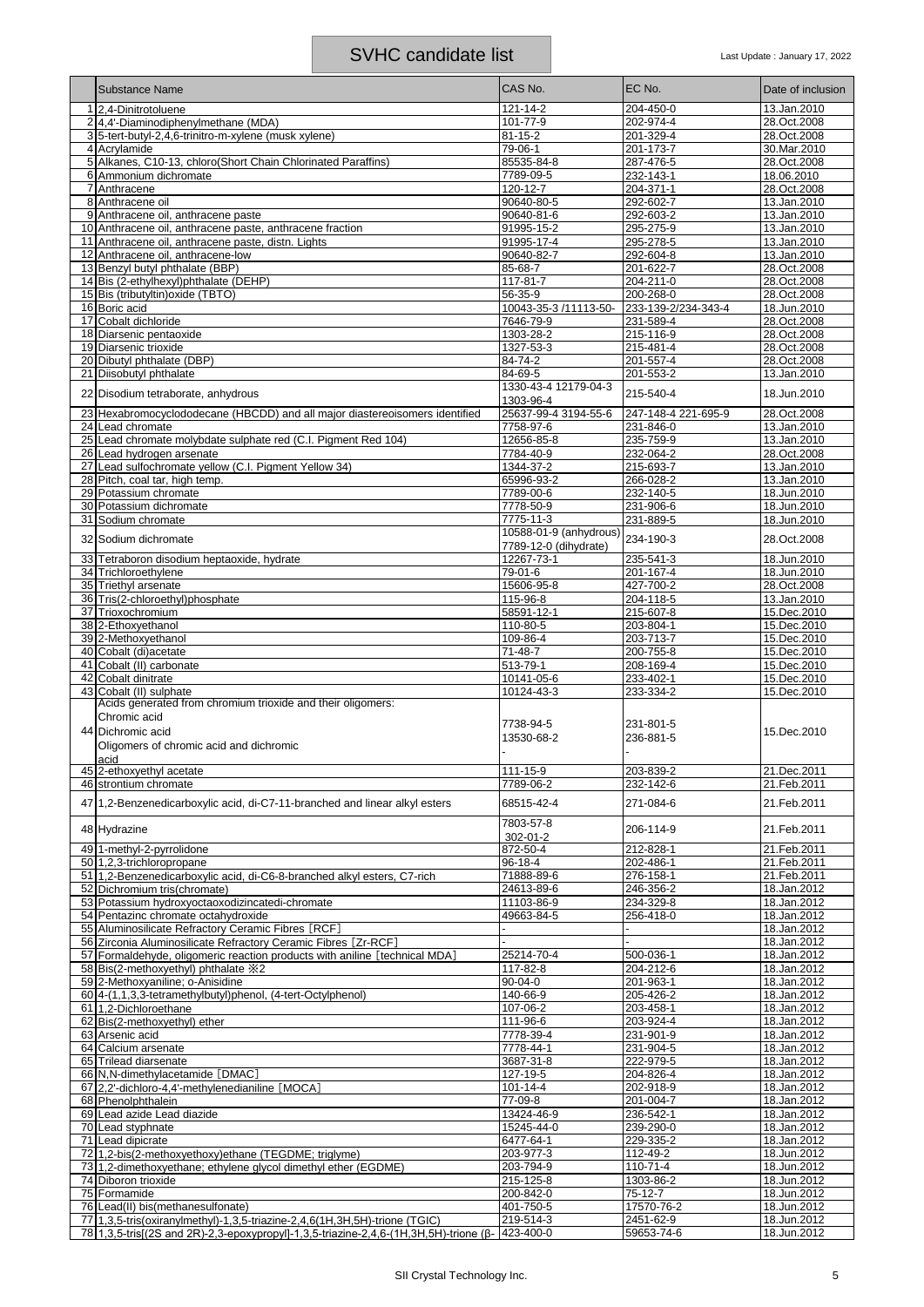|     | <b>Substance Name</b>                                                                                                                                                                                                                                                                                                     | CAS No.               | EC No.         | Date of inclusion |
|-----|---------------------------------------------------------------------------------------------------------------------------------------------------------------------------------------------------------------------------------------------------------------------------------------------------------------------------|-----------------------|----------------|-------------------|
|     | 79 4,4'-bis(dimethylamino)benzophenone (Michler's ketone)                                                                                                                                                                                                                                                                 | 202-027-5             | 90-94-8        | 18.Jun.2012       |
|     | 80 N, N, N', N'-tetramethyl-4, 4'-methylenedianiline (Michler's base)                                                                                                                                                                                                                                                     | 202-959-2             | 101-61-1       | 18.Jun.2012       |
|     | [4-[[4-anilino-1-naphthyl][4-(dimethylamino)phenyl]methylene]cyclohexa-2,5-dien-<br>81 1-ylidene] dimethylammonium chloride (C.I. Basic Blue 26) [with ≥ 0.1% of<br>Michler's ketone (EC No. 202-027-5) or Michler's base (EC No. 202-959-2)]                                                                             | 219-943-6             | 2580-56-5      | 18.Jun.2012       |
|     | [4-[4,4'-bis(dimethylamino) benzhydrylidene]cyclohexa-2,5-dien-1-<br>82 ylidene]dimethylammonium chloride (C.I. Basic Violet 3) [with ≥ 0.1% of Michler's<br>ketone (EC No. 202-027-5) or Michler's base (EC No. 202-959-2)]                                                                                              | 208-953-6             | 548-62-9       | 18.Jun.2012       |
| 83  | 4,4'-bis(dimethylamino)-4"-(methylamino)trityl alcohol [with ≥ 0.1% of Michler's<br>ketone (EC No. 202-027-5) or Michler's base (EC No. 202-959-2)]                                                                                                                                                                       | 209-218-2             | $561 - 41 - 1$ | 18.Jun.2012       |
|     | a, a-Bis[4-(dimethylamino)phenyl]-4 (phenylamino)naphthalene-1-methanol (C.I.<br>84 Solvent Blue 4) [with ≥ 0.1% of Michler's ketone (EC No. 202-027-5) or Michler's<br>base (EC No. 202-959-2)]                                                                                                                          | 229-851-8             | 6786-83-0      | 18.Jun.2012       |
|     | 85 Bis(pentabromophenyl) ether (decabromodiphenyl ether; DecaBDE)                                                                                                                                                                                                                                                         | 214-604-9             | 1163-19-5      | 19.Dec.2012       |
|     | 86 Pentacosafluorotridecanoic acid                                                                                                                                                                                                                                                                                        | 276-745-2             | 72629-94-8     | 19.Dec.2012       |
|     | 87 Tricosafluorododecanoic acid                                                                                                                                                                                                                                                                                           | 206-203-2             | 307-55-1       | 19.Dec.2012       |
|     | 88 Henicosafluoroundecanoic acid                                                                                                                                                                                                                                                                                          | 218-165-4             | 2058-94-8      | 19.Dec.2012       |
| 89  | Heptacosafluorotetradecanoic acid                                                                                                                                                                                                                                                                                         | 206-803-4             | 376-06-7       | 19.Dec.2012       |
|     | 90 Diazene-1,2-dicarboxamide (C,C'-azodi(formamide))                                                                                                                                                                                                                                                                      | 204-650-8             | 123-77-3       | 19.Dec.2012       |
|     | Cyclohexane-1,2-dicarboxylic anhydride [1]                                                                                                                                                                                                                                                                                |                       |                |                   |
|     | cis-cyclohexane-1,2-dicarboxylic anhydride [2]                                                                                                                                                                                                                                                                            |                       | 85-42-7.       |                   |
|     | 91 trans-cyclohexane-1,2-dicarboxylic anhydride [3]                                                                                                                                                                                                                                                                       | 201-604-9, 236-086-3, | 13149-00-3.    | 19.Dec.2012       |
|     | [The individual cis- [2] and trans- [3] isomer substances and all possible                                                                                                                                                                                                                                                | 238-009-9             | 14166-21-3     |                   |
|     | combinations of the cis- and trans-isomers [1] are coveredby this entry].                                                                                                                                                                                                                                                 |                       |                |                   |
|     | Hexahydromethylphthalic anhydride [1],                                                                                                                                                                                                                                                                                    |                       |                |                   |
|     | Hexahydro-4-methylphthalic anhydride [2],                                                                                                                                                                                                                                                                                 |                       | 25550-51-0,    |                   |
| 92  | Hexahydro-1-methylphthalic anhydride [3],                                                                                                                                                                                                                                                                                 | 247-094-1.243-072-0.  | 19438-60-9,    | 19.Dec.2012       |
|     | Hexahydro-3-methylphthalic anhydride [4]                                                                                                                                                                                                                                                                                  | 256-356-4. 260-566-1  | 48122-14-1,    |                   |
|     | [The individual isomers [2], [3] and [4] (including their cis- and trans- stereo                                                                                                                                                                                                                                          |                       | 57110-29-9     |                   |
|     | isomeric forms) and all possible combinations of the isomers [1] are covered by                                                                                                                                                                                                                                           |                       |                |                   |
|     | 4-Nonylphenol, branched and linear                                                                                                                                                                                                                                                                                        |                       |                |                   |
|     | 93 [Substances with a linear and/or branched alkyl chain with a carbon number of 9                                                                                                                                                                                                                                        |                       |                | 19.Dec.2012       |
|     | covalently bound in position 4 to phenol, covering also UVCB- and well-defined                                                                                                                                                                                                                                            |                       |                |                   |
|     | substances which include any of the individual isomers or a combination thereof]<br>4-(1,1,3,3-tetramethylbutyl)phenol, ethoxylated                                                                                                                                                                                       |                       |                |                   |
|     | 94 Covering well-defined substances and UVCB substances, polymers and                                                                                                                                                                                                                                                     |                       |                | 19.Dec.2012       |
|     | homologues1                                                                                                                                                                                                                                                                                                               |                       |                |                   |
|     | 95 Methoxyacetic acid                                                                                                                                                                                                                                                                                                     | 210-894-6             | 625-45-6       | 19.Dec.2012       |
| 96  | N,N-dimethylformamide                                                                                                                                                                                                                                                                                                     | 200-679-5             |                | 19.Dec.2012       |
| 97  | Dibutyltin dichloride (DBTC)                                                                                                                                                                                                                                                                                              | 211-670-0             | 683-18-1       | 19.Dec.2012       |
| 98  | Lead monoxide (Lead oxide)                                                                                                                                                                                                                                                                                                | 215-267-0             | 1317-36-8      | 19.Dec.2012       |
| 99  | Orange lead (Lead tetroxide)                                                                                                                                                                                                                                                                                              | 215-235-6             | 1314-41-6      | 19.Dec.2012       |
|     | 100 Lead bis(tetrafluoroborate)                                                                                                                                                                                                                                                                                           | 237-486-0             | 13814-96-5     | 19.Dec.2012       |
| 101 | Trilead bis(carbonate)dihydroxide                                                                                                                                                                                                                                                                                         | 215-290-6             | 1319-46-6      | 19.Dec.2012       |
| 102 | Lead titanium trioxide                                                                                                                                                                                                                                                                                                    | 235-038-9             | 12060-00-3     | 19.Dec.2012       |
| 103 | Lead titanium zirconium oxide                                                                                                                                                                                                                                                                                             | 235-727-4             | 12626-81-2     | 19.Dec.2012       |
| 104 | Silicic acid, lead salt                                                                                                                                                                                                                                                                                                   | 234-363-3             | 11120-22-2     | 19.Dec.2012       |
|     | Silicic acid (H2Si2O5), barium salt (1:1), lead-doped<br>[with lead (Pb) content above the applicable generic concentration limit for<br>105   toxicity for reproduction' Repr. 1A (CLP) or category 1 (DSD); the substance is a 272-271-5<br>member of the group entry of lead compounds, with index number 082-001-00-6 |                       | 68784-75-8     | 19.Dec.2012       |
|     | in Regulation (EC) No 1272/2008]<br>106 1-bromopropane (n-propyl bromide)                                                                                                                                                                                                                                                 | 203-445-0             | 106-94-5       | 19.Dec.2012       |
|     |                                                                                                                                                                                                                                                                                                                           |                       |                |                   |
|     | 107 Methyloxirane (Propylene oxide)                                                                                                                                                                                                                                                                                       | 200-879-2             | 75-56-9        | 19.Dec.2012       |
|     | 108 1,2-Benzenedicarboxylic acid, dipentylester, branched and linear                                                                                                                                                                                                                                                      | 284-032-2             | 84777-06-0     | 19.Dec.2012       |
|     | 109 Diisopentylphthalate (DIPP)                                                                                                                                                                                                                                                                                           | 210-088-4             | 605-50-5       | 19.Dec.2012       |
|     | 110 N-pentyl-isopentylphthalate                                                                                                                                                                                                                                                                                           |                       | 776297-69-9    | 19.Dec.2012       |
|     | 111 1,2-diethoxyethane                                                                                                                                                                                                                                                                                                    | 211-076-1             | 629-14-1       | 19.Dec.2012       |
|     | 112 Acetic acid, lead salt, basic                                                                                                                                                                                                                                                                                         | 257-175-3             | 51404-69-4     | 19.Dec.2012       |
|     | 113 Lead oxide sulfate                                                                                                                                                                                                                                                                                                    | 234-853-7             | 12036-76-9     | 19.Dec.2012       |
|     | 114 [Phthalato(2-)]dioxotrilead                                                                                                                                                                                                                                                                                           | 273-688-5             | 69011-06-9     | 19.Dec.2012       |
|     | 115 Dioxobis(stearato)trilead                                                                                                                                                                                                                                                                                             | 235-702-8             | 12578-12-0     | 19.Dec.2012       |
|     | 116 Fatty acids, C16-18, lead salts                                                                                                                                                                                                                                                                                       | 292-966-7             | 91031-62-8     | 19.Dec.2012       |
|     | 117 Lead cynamidate                                                                                                                                                                                                                                                                                                       | 244-073-9             | 20837-86-9     | 19.Dec.2012       |
|     | 118 Lead dinitrate                                                                                                                                                                                                                                                                                                        | 233-245-9             | 10099-74-8     | 19.Dec.2012       |
|     | 119 Pentalead tetraoxide sulphate                                                                                                                                                                                                                                                                                         | 235-067-7             | 12065-90-6     | 19.Dec.2012       |
|     | 120 Pyrochlore, antimony lead yellow                                                                                                                                                                                                                                                                                      | 232-382-1             | 8012-00-8      | 19.Dec.2012       |
|     | 121 Sulfurous acid, lead salt, dibasic                                                                                                                                                                                                                                                                                    | 263-467-1             | 62229-08-7     | 19.Dec.2012       |
|     | 122 Tetraethyllead                                                                                                                                                                                                                                                                                                        | 201-075-4             | $78-00-2$      | 19.Dec.2012       |
|     | 123 Tetralead trioxide sulphate                                                                                                                                                                                                                                                                                           | 235-380-9             | 12202-17-4     | 19.Dec.2012       |
|     | 124 Trilead dioxide phosphonate                                                                                                                                                                                                                                                                                           | 235-252-2             | 12141-20-7     | 19.Dec.2012       |
|     | $\overline{125}$ Furan                                                                                                                                                                                                                                                                                                    | 203-727-3             | 110-00-9       | 19.Dec.2012       |
|     | 126 Diethyl sulphate                                                                                                                                                                                                                                                                                                      | 200-589-6             | 64-67-5        | 19.Dec.2012       |
|     | 127 Dimethyl sulphate                                                                                                                                                                                                                                                                                                     | $201 - 058 - 1$       | 77-78-1        | 19.Dec.2012       |
|     | 128 3-ethyl-2-methyl-2-(3-methylbutyl)-1,3-oxazolidine                                                                                                                                                                                                                                                                    | 421-150-7             | 143860-04-2    | 19.Dec.2012       |
|     | 129 Dinoseb (6-sec-butyl-2,4-dinitrophenol)                                                                                                                                                                                                                                                                               | 201-861-7             | 88-85-7        | 19.Dec.2012       |
|     | 130 4,4'-methylenedi-o-toluidine                                                                                                                                                                                                                                                                                          | 212-658-8             | 838-88-0       | 19.Dec.2012       |
|     |                                                                                                                                                                                                                                                                                                                           |                       |                |                   |
|     | 131 4,4'-oxydianiline and its salts                                                                                                                                                                                                                                                                                       | 202-977-0             | 101-80-4       | 19.Dec.2012       |
|     | 132 4-aminoazobenzene                                                                                                                                                                                                                                                                                                     | 200-453-6             |                | 19.Dec.2012       |
|     | 133 4-methyl-m-phenylenediamine (toluene-2,4-diamine)                                                                                                                                                                                                                                                                     | 202-453-1             | 95-80-7        | 19.Dec.2012       |
|     | 134 6-methoxy-m-toluidine (p-cresidine)                                                                                                                                                                                                                                                                                   | 204-419-1             | 120-71-8       | 19.Dec.2012       |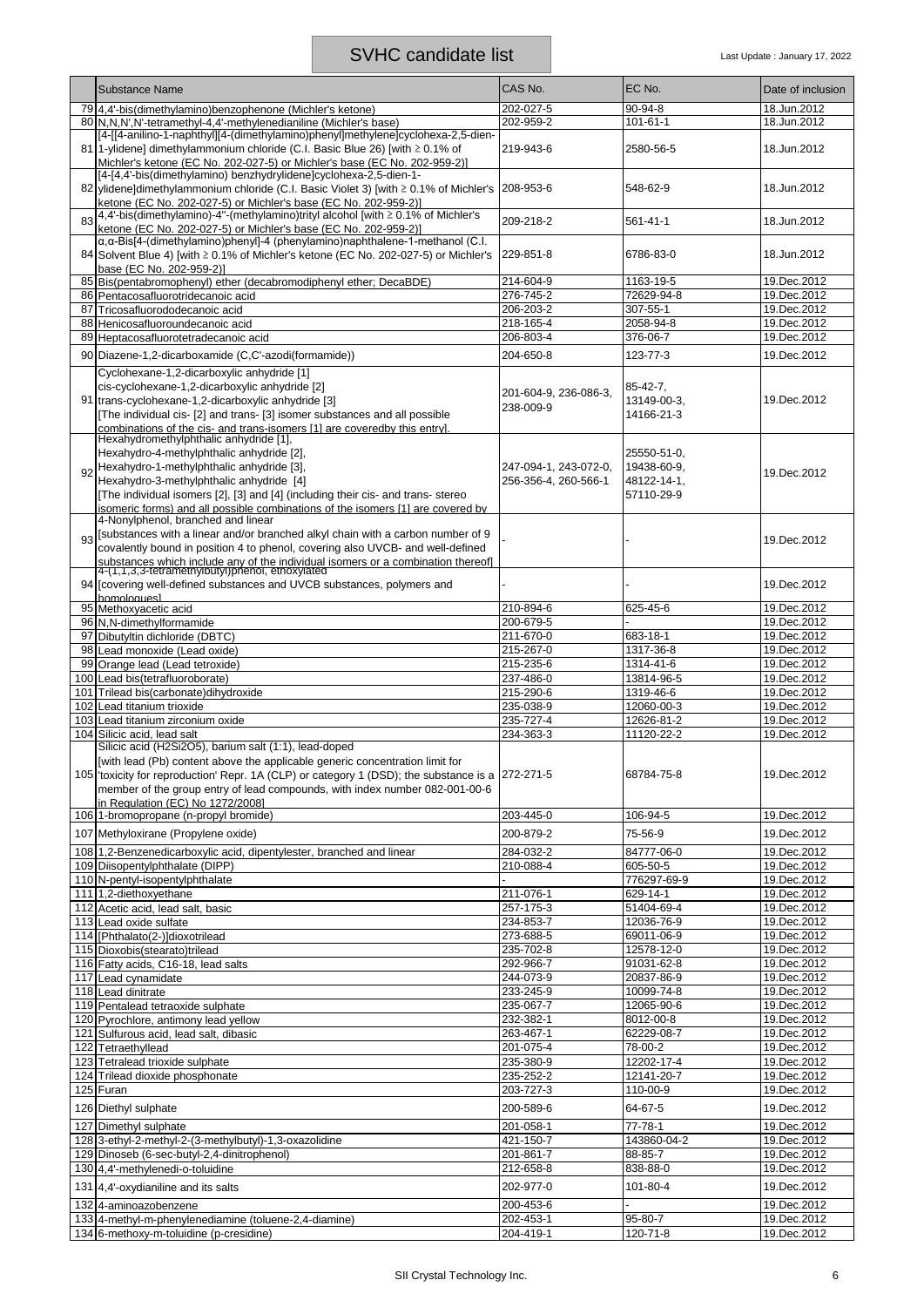|     | <b>Substance Name</b>                                                                                                                                                                                                                                                                                     | CAS No.                             | EC No.                               | Date of inclusion |
|-----|-----------------------------------------------------------------------------------------------------------------------------------------------------------------------------------------------------------------------------------------------------------------------------------------------------------|-------------------------------------|--------------------------------------|-------------------|
|     | 135 Biphenyl-4-ylamine                                                                                                                                                                                                                                                                                    | 202-177-1                           | 92-67-1                              | 19.Dec.2012       |
|     | 136 o-aminoazotoluene [(4-o-tolylazo-o-toluidine])                                                                                                                                                                                                                                                        | 202-591-2                           | 97-56-3                              | 19.Dec.2012       |
|     | 137 o-toluidine                                                                                                                                                                                                                                                                                           | 202-429-0                           | 95-53-4                              | 19.Dec.2012       |
|     | 138 N-methylacetamide                                                                                                                                                                                                                                                                                     | 201-182-6                           | 79-16-3                              | 19.Dec.2012       |
|     | 139 Cadmium                                                                                                                                                                                                                                                                                               | 231-152-8                           | 7440-43-9                            | 20.Jun.2013       |
|     | 140 Ammonium pentadecafluorooctanoate (APFO)                                                                                                                                                                                                                                                              | 223-320-4                           | 3825-26-1                            | 20.Jun.2013       |
|     | 141 Pentadecafluorooctanoic acid (PFOA)                                                                                                                                                                                                                                                                   | 206-397-9                           | 335-67-1                             | 20.Jun.2013       |
|     | 142 Dipentyl phthalate (DPP)                                                                                                                                                                                                                                                                              | 205-017-9                           | 131-18-0                             | 20.Jun.2013       |
|     | 4-Nonylphenol, branched and linear                                                                                                                                                                                                                                                                        |                                     |                                      |                   |
| 143 | [substances with a linear and/or branched alkyl chain with a carbon number of 9<br>covalently bound in position 4 to phenol, covering also UVCB- and well-defined<br>substances which include any of the individual isomers or a c                                                                        |                                     |                                      | 20.Jun.2013       |
| 144 | Cadmium oxide                                                                                                                                                                                                                                                                                             | 215-146-2                           | 1306-19-0                            | 20.Jun.2013       |
|     | 145 Cadmium sulphide                                                                                                                                                                                                                                                                                      | 215-147-8                           | 1306-23-6                            | 16.Dec.2013       |
|     | 146 Dihexyl phthalate                                                                                                                                                                                                                                                                                     | 201-559-5                           | 84-75-3                              | 16.Dec.2013       |
| 147 | Disodium 3,3'-[[1,1'-biphenyl]-4,4'-diylbis(azo)]bis(4-aminonaphthalene-1-<br>sulphonate) (C.I. Direct Red 28)                                                                                                                                                                                            | 209-358-4                           | 573-58-0                             | 16.Dec.2013       |
| 148 | Disodium 4-amino-3-[[4'-[(2,4-diaminophenyl)azo][1,1'-biphenyl]-4-yl]azo] -5-<br>hydroxy-6-(phenylazo)naphthalene-2,7-disulphonate (C.I. Direct Black 38)                                                                                                                                                 | 217-710-3                           | 1937-37-7                            | 16.Dec.2013       |
|     | 149 Imidazolidine-2-thione; 2-imidazoline-2-thiol                                                                                                                                                                                                                                                         | 202-506-9                           | 96-45-7                              | 16.Dec.2013       |
|     | 150 Lead di(acetate)                                                                                                                                                                                                                                                                                      | 206-104-4                           | 301-04-2                             | 16.Dec.2013       |
|     | 151 Trixylyl phosphate                                                                                                                                                                                                                                                                                    | 246-677-8                           | 25155-23-1                           | 16.Dec.2013       |
|     | 152 1,2-Benzenedicarboxylic acid, dihexyl ester, branched and linear                                                                                                                                                                                                                                      | 271-093-5                           | 68515-50-4                           | 16.Jun.2014       |
|     | 153 Cadmium chloride                                                                                                                                                                                                                                                                                      | 233-296-7                           | 10108-64-2                           | 16.Jun.2014       |
|     | 154 Sodium perborate; perboric acid, sodium salt                                                                                                                                                                                                                                                          | 239-172-9; 234-390-0                |                                      | 16.Jun.2014       |
|     | 155 Sodium peroxometaborate                                                                                                                                                                                                                                                                               | 231-556-4                           | 7632-04-4                            | 16.Jun.2014       |
|     | 156 Cadmium fluoride                                                                                                                                                                                                                                                                                      | 7790-79-6                           | 232-222-0                            | 17.Dec.2014       |
|     | 157 Cadmium sulphate                                                                                                                                                                                                                                                                                      | 10124-36-4<br>31119-53-6            | 233-331-6                            | 17.Dec.2014       |
|     | 158 2-benzotriazol-2-yl-4,6-di-tert-butylphenol (UV-320)                                                                                                                                                                                                                                                  | 3846-71-7                           | 223-346-6                            | 17.Dec.2014       |
|     | 159 2-(2H-benzotriazol-2-yl)-4,6-ditertpentylphenol (UV-328)                                                                                                                                                                                                                                              | 25973-55-1                          | 247-384-8                            | 17.Dec.2014       |
|     | 160 2-ethylhexyl 10-ethyl-4,4-dioctyl-7-oxo-8-oxa-3,5-dithia-4-stannatetradecanoate                                                                                                                                                                                                                       | 15571-58-1                          | 239-622-4                            | 17.Dec.2014       |
| 161 | Reaction mass of 2-ethylhexyl 10-ethyl-4,4-dioctyl-7-oxo-8-oxa-3,5-dithia-4-<br>stannatetradecanoate and 2-ethylhexyl 10-ethyl-4-[[2-[(2-ethylhexyl)oxy]-2-<br>oxoethyl]thio]-4-octyl-7-oxo-8-oxa-3,5-dithia-4-stannatetradecanoate (reaction<br>mass of DOTE and MOTE)                                   |                                     |                                      | 17.Dec.2014       |
|     | 1,2-benzenedicarboxylic acid, di-C6-10-alkyl esters; 1,2-benzenedicarboxylic<br>162 acid, mixed decyl and hexyl and octyl diesters with $\geq$ 0.3% of dihexyl phthalate<br>(EC No. 201-559-5)                                                                                                            | 68515-51-5<br>68648-93-1            | 271-094-0<br>272-013-1               |                   |
|     | 5-sec-butyl-2-(2,4-dimethylcyclohex-3-en-1-yl)-5-methyl-1,3-dioxane [1], 5-sec-<br>163 butyl-2-(4,6-dimethylcyclohex-3-en-1-yl)-5-methyl-1,3-dioxane [2] [covering any<br>of the individual isomers of [1] and [2] or any combination thereof]                                                            |                                     |                                      | 15.Jun.2015       |
|     | 164 1,3-propanesultone                                                                                                                                                                                                                                                                                    | 1120-71-4                           | 214-317-9                            |                   |
|     | 165 2,4-di-tert-butyl-6-(5-chlorobenzotriazol-2-yl)phenol (UV-327)                                                                                                                                                                                                                                        | 3864-99-1                           | 223-383-8                            |                   |
|     | 166 2-(2H-benzotriazol-2-yl)-4-(tert-butyl)-6-(sec-butyl)phenol (UV-350)                                                                                                                                                                                                                                  | 36437-37-3                          | 253-037-1                            |                   |
| 167 | Nitrobenzene                                                                                                                                                                                                                                                                                              | 98-95-3                             | 202-716-0                            | 17.Dec.2015       |
| 168 | Perfluorononan-1-oic acid (2,2,3,3,4,4,5,5,6,6,7,7,8,8,9,9,9-<br>heptadecafluorononanoic acid and its sodium and ammonium salts                                                                                                                                                                           | 375-95-1<br>21049-39-8<br>4149-60-4 | 206-801-3                            |                   |
|     | 169 Benzoldefichrysene (Benzolalpyrene)                                                                                                                                                                                                                                                                   | $50 - 32 - 8$                       | 200-028-5                            | 20.Jun.2016       |
|     | 170 4,4'-isopropylidenediphenol (bisphenol A)                                                                                                                                                                                                                                                             | 80-05-7                             | 201-245-8                            |                   |
| 171 | 4-Heptylphenol, branched and linear [substances with a linear and/or branched<br>alkyl chain with a carbon number of 7 covalently bound predominantly in position<br>4 to phenol, covering also UVCB- and well-defined substances which include any<br>of the individual isomers or a combination thereof |                                     |                                      | 12.Jan.2017       |
|     | 172 Nonadecafluorodecanoic acid (PFDA) and its sodium and ammonium salts                                                                                                                                                                                                                                  | 3108-42-7、335-76-2、<br>3830-45-3    | 206-400-3、221-470-<br>5 <sub>1</sub> |                   |
|     | 173 p-(1,1-dimethylpropyl)phenol                                                                                                                                                                                                                                                                          | 80-46-6                             | 201-280-9                            |                   |
|     | 174 Perfluorohexane-1-sulphonic acid and its salts                                                                                                                                                                                                                                                        | 355-46-4                            | 206-587-1                            | 10.Jul.2017       |
|     | 175 Chrysene                                                                                                                                                                                                                                                                                              | 218-01-9                            | 205-923-4                            |                   |
|     | 176 Benz[a]anthracene<br>177 Cadmium nitrate                                                                                                                                                                                                                                                              | 56-55-3<br>10325-94-7, 10022-68-    | 200-280-6<br>233-710-6               |                   |
|     | 178 Cadmium hydroxide                                                                                                                                                                                                                                                                                     | 1(tetrahydrate)<br>21041-95-2       | 244-168-5                            |                   |
|     |                                                                                                                                                                                                                                                                                                           |                                     |                                      |                   |
|     | 179 Cadmium carbonate                                                                                                                                                                                                                                                                                     | 513-78-0                            | 208-168-9                            | 15.Jan.2018       |